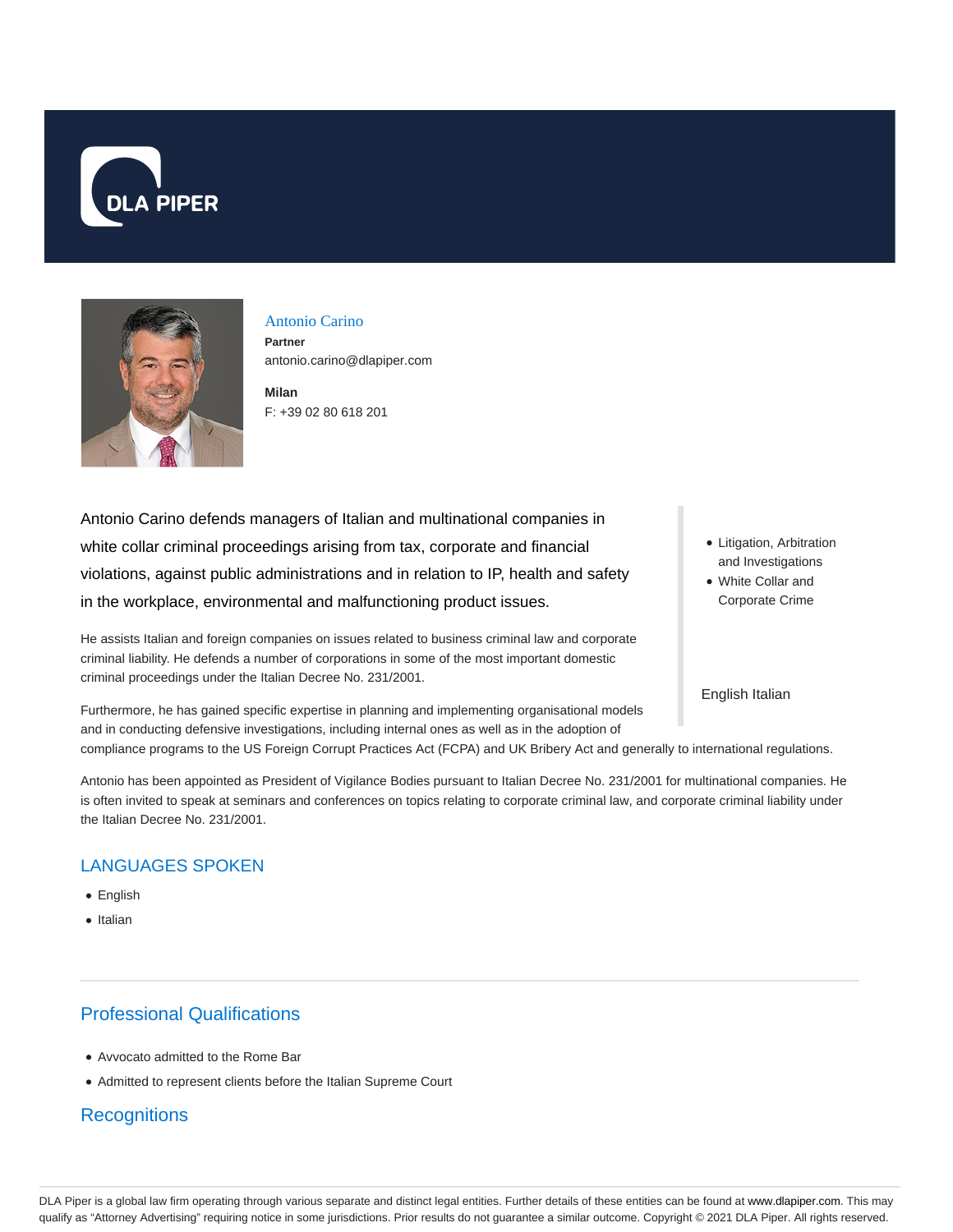Antonio has been recognised as Acritas Stars in the latest analysis of outstanding lawyers, according to client nominations (Acritas Stars 2017, 2018, 2019, 2020).

Antonio has been ranked by Global Investigation Review:

"He is esteemed for his ability to defend managers of Italian multinationals in tax and financial misconduct matters as well as a various workplace and environmental cases.", 2019

Antonio Carino is ranked among the leading lawyers for Compliance by Chambers and Partners Europe (since 2016) and The Legal 500 (since 2019 first year of this category):

- "Antonio clients hail him as 'extremely knowledgeable.' ", Band 2 Chambers Europe 2020
- "Antonio is highly regarded among the lawyers with regards to White Collar Crime." , Band 2 Chambers Europe 2019
- "Antonio Carino in Milan is a key adviser.", Legal 500 2019
- "The 'sharp and technically skilled' Antonio Carino assists with the drafting and implementation of organisational models, internal compliance programmes and internal investigations. His areas of expertise include anti-corruption, anti-money laundering, and health and safety compliance, including Law 231 and the Anti-Mafia Code.", Chambers Europe 2019
- "Antonio Carino's 'depth of knowledge is amazing'. ", Legal 500 2018
- "Antonio Carino has broad-ranging experience in the implementation of compliance programmes and defensive investigations. He assists corporate clients with white-collar crime matters, such as tax or financial violations. Sources praise him for his 'empathy and experience,' and one client notes: 'I was very impressed as he has strong market recognition and a lot of depth in his analysis. He really exceeded expectations in his willingness to listen and solve problems.' ", Chambers Europe 2018
- "Antonio Carino received a promotion to DLA Piper's partnership at the beginning of 2016. His varied expertise encompasses matters regarding workplace health and safety, the environment, defensive investigations and the implementation of compliance programmes. Along with his 'high moral standard and total professional integrity,' his clients value his 'out-of-the-ordinary client management skills.' ", Chambers Europe 2017

In 2019 edition of Chambers and Partners Global Guide, DLA Piper is ranked in the Spotlight Table for International & Cross-Border Capabilities thanks to the recognized capabilities of White Collar Crime team in Italy:

"Its top-notch compliance and white-collar crime teams are especially active in assisting clients on an international level, regularly calling on DLA Piper's offices in other countries. The firm is able to handle parallel proceedings, taking place across multiple jurisdictions. […] The DLA Piper white-collar crime team in Italy has a great connection with white-collar crime departments in DLA Piper's foreign offices. This guarantees a very integrated and international approach in dealing with transnational matters.", Chambers Global 2019

Antonio Carino is ranked among the leading lawyers by Chambers and Partners Europe for White Collar Crime since 2019 (first year of this category):

- "Antonio Carino of DLA Piper LLP represents international and domestic corporates involved in criminal liability proceedings, as well as corruption, fraud and tax fraud. Interviewees underline his 'strong expertise and excellent strategy and competence in litigation proceedings.' ", Chambers Europe 2020
- "Antonio Carino of DLA Piper Italy is active in corruption cases and advises on criminal law relating to tax or financial violations. Clients admire Carino's commercial approach, with one interviewee reporting: 'He has a great understanding of companies' business needs, providing them with the best and most practical solutions.' ", Chambers Europe 2019

### **Education**

Law degree, University of Rome La Sapienza

## **Memberships**

Member of AODV 231 (Association of the Members of Vigilance Bodies pursuant to Italian Decree No. 231/2001) and of the "Osservatorio 231"

### **INSIGHTS**

DLA Piper is a global law firm operating through various separate and distinct legal entities. Further details of these entities can be found at www.dlapiper.com. This may qualify as "Attorney Advertising" requiring notice in some jurisdictions. Prior results do not guarantee a similar outcome. Copyright @ 2021 DLA Piper. All rights reserved.